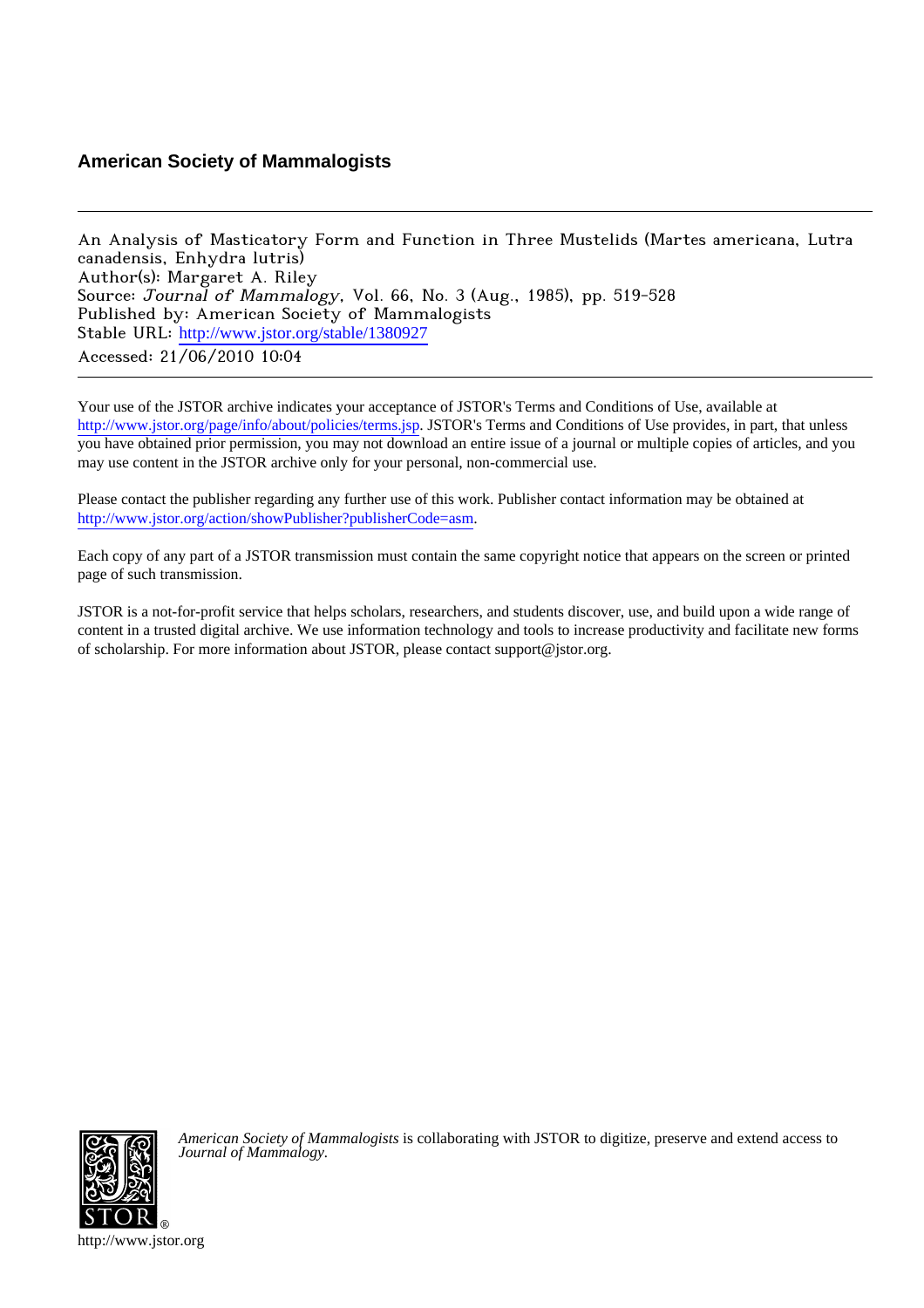## **AN ANALYSIS OF MASTICATORY FORM AND FUNCTION IN THREE MUSTELIDS (MARTES AMERICANA, LUTRA CANADENSIS, ENHYDRA LUTRIS)**

#### **MARGARET A. RILEY**

**Museum of Zoology, University of Massachusetts, Amherst, MA 01003 Present address: Museum of Comparative Zoology, Harvard University, Cambridge, MA 02138** 

**ABSTRACT.-An analysis of the masticatory apparatus of three mustelids (Martes, Lutra, Enhydra) is presented. Descriptions are provided for dentition, cranial morphology, primary jaw musculature, and jaw mechanics. The most striking differences noted among the three genera are in the dentition, with the cheek teeth showing extreme modification toward grinding in the species examined. The cranium, jaw muscles, and jaw mechanics are more conservative. These results lend support to the hypothesis that the greatest variation in the components of the mammalian jaw apparatus is contributed by the shape of the teeth (Hiiemae, 1978).** 

**It has been suggested that the basic pattern of mammalian mastication was established with the appearance of the temporal-mandibular joint. This pattern of mastication, although simple, had the flexibility to produce more complex chewing cycles through changes in tooth structure or muscle proportions, when the demands on the jaw apparatus changed (Hiiemae, 1978).** 

**The present study examines the masticatory apparatus of three mustelids (Martes americana, Lutra canadensis, Enhydra lutris) representing a hypothetical lineage from an ancestral land dwelling omnivore to the extremely specialized aquatic sea otter. The three genera involved represent a spectrum of dietary adaptations that evolved from a single ancestor. Therefore, it should be possible to illustrate the primary changes in jaw morphology that resulted in new jaw movements.** 

**Although the fossil record is fragmentary for mustelids, it generally is believed that they arose as an independent offshoot from an arctoid stock 35 million years ago (Hunt, 1974). Strong carnivorous dentition, short powerful jaws, and weak zygoma evolved quickly in the early mustelids (Ewer, 1973). Among modern genera, Martes is the least derived. Martens have an omnivorous diet consisting primarily of small mammals, some birds and fish, and a minor component of insects and fruit from July through October (McCowen and Mackay, 1950; Ewer, 1973). They kill their prey with a canine bite to the neck, slice the flesh with sharp carnassial blades, and swallow the pieces whole.** 

**The lutrine branch of mustelids first appears in the fossil record in the upper Oligocene of Europe. The early species exhibited specializations for aquatic locomotion (Savage, 1957) but retained a 'primitive' dentition (Van Zyll de Jong, 1972), similar to that of extant Lutra canadensis, the river otter. Lutra is carnivorous; fish constitute 60-70% of its diet. Crayfish and amphibians are taken seasonally, and small mammals, waterfowl, mollusks, and aquatic insects make up a minor component of the diet (Ewer, 1973). River otters snatch swimming prey with a grasping bite and then return to the river bank to gnaw the flesh and bones with their posterior cheek teeth.** 

**Another extant lutrine genus, Enhydra, has significantly different dentition and feeding habits. Enhydra lutris, the sea otter, is a marine species that remains in the littoral zone and has a crushing-type of tooth morphology in correlation with its diet of mollusks, crustaceans, and slowswimming bottom fish (Kenyon, 1975).** 

**Several authors have focused on the postcranial anatomy of the lutrine mustelids to illustrate intermediate stages of aquatic locomotor adaptations (Taylor, 1914; Tarasoff et al., 1971, 1972; Scapino, 1975, 1976, 1981). The present paper compares the masticatory apparatus of three mustelids, Martes, Lutra, and Enhydra, and describes the evolutionary changes in dentition,**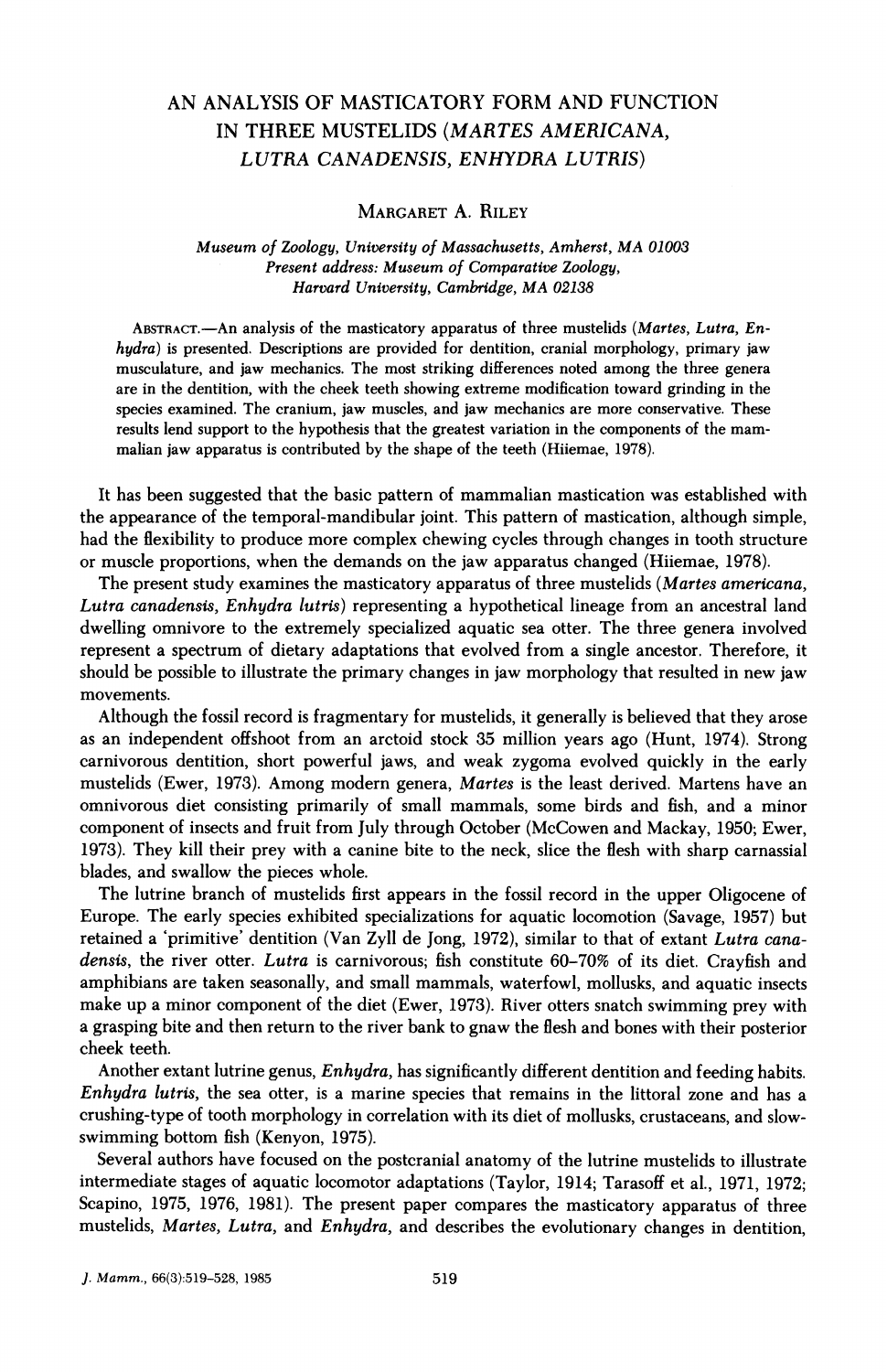

FIG. 1.-Dental comparisons for Martes  $(A + B)$ , Lutra  $(C + D)$ , and Enhydra  $(E + F)$ . Pa = paracone, **Me = metacone, Pr = protocone, Pas = parastyle, Metl = metaconule, Pad = paraconid, Prd = protoconid, Med = metaconid, End = entoconid, Hyd = hypoconid, Hyld = hypoconulid. A, C, E = right upper and**  left lower, occlusal view. B, D, F = right upper and right lower, lateral view.

**cranial morphology, primary jaw musculature, and jaw mechanics that might have occurred in the transition from one adaptive zone to another.** 

#### **METHODS**

**The dentition, skull, and mandible were examined in museum specimens (Martes: UMA 2579, 3680, 2324, 3389; Lutra: UMA 3385, 439, 2290, USNM 238257, 535046; Enhydra: UMA 3670, DC657, 438). Distortion grids were used to compare Martes and Lutra and Lutra and Enhydra (Colbert, 1935). Jaw muscle origins and insertions in Martes americana (Windle and Parsons, 1897; Hall, 1926; Poliakova, 1974) were used as the standard for comparisons of three specimens of Lutra canadensis (wild trapped in New Hampshire) and four specimens of Enhydra lutris (washed up on a beach in California). The primary jaw**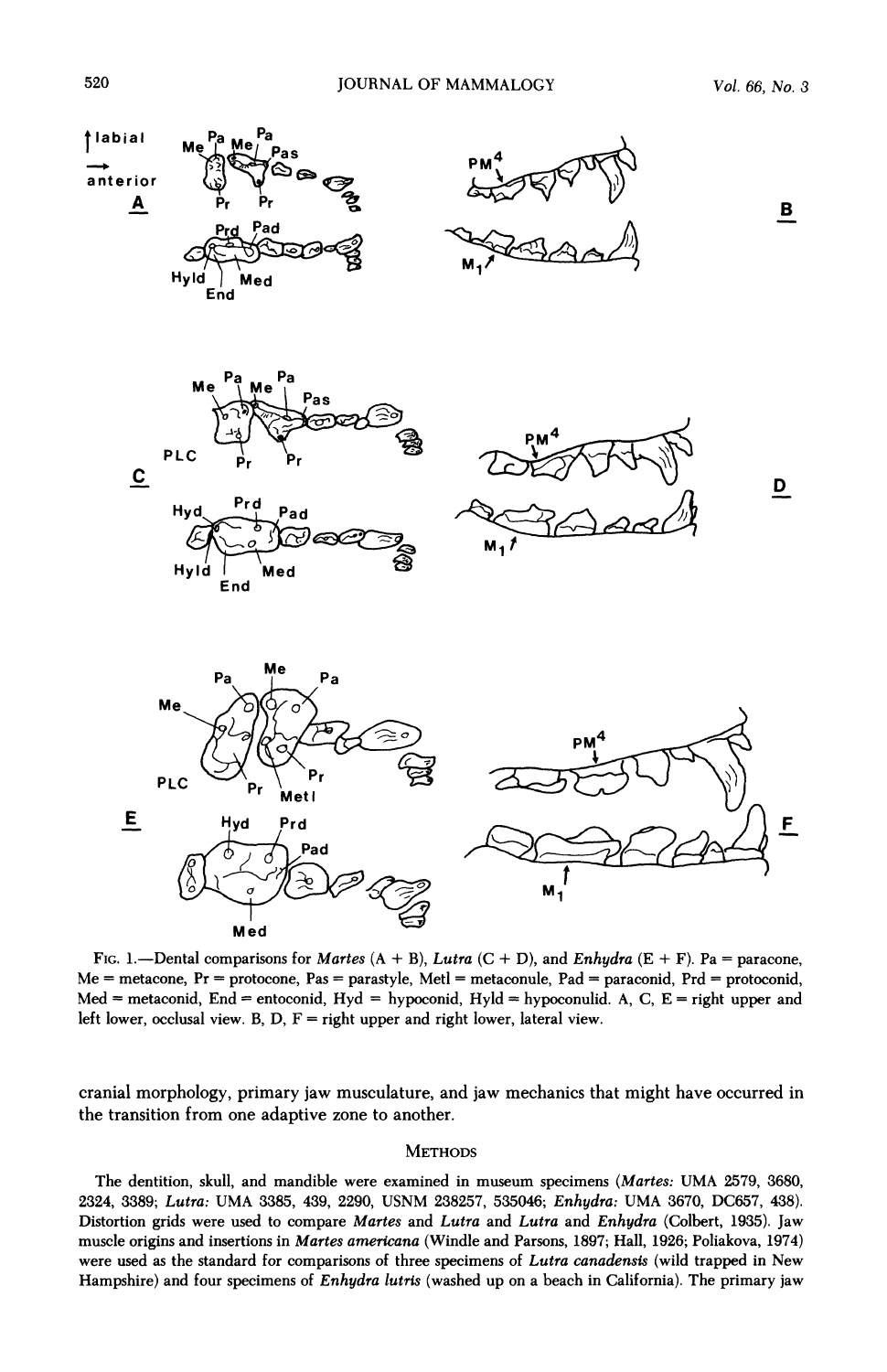

FIG. 2.-Primary jaw musculature of *Enhydra lutris*, lateral view, superficial aspect.

**musculature was examined using standard morphological techniques; the muscles then were removed, blotted, and weighed.** 

**Museum skulls of the three species were used for the mechanical analysis. The areas of origin and insertion of each jaw muscle were marked on the skulls and the center of each area was determined. The skulls then were mounted on a rat stereotactic apparatus with the jaw in the closed position, as described by Hiiemae (1971) and Weijs and Dantuma (1975). The origin and insertion points were recorded in a space coordinate system consisting of horizontal (h), vertical (v), and transverse (t) components. The readings were taken three times per side per animal and a mean was calculated for each species. These measurements represent a** line of action (L) for each muscle and its breakdown into three planes by the formula  $L = h + v + t$ . The forces produced by the jaw muscles then were calculated using the formula  $F = W/L$ , with F equal to **force, W equal to the % weight of the muscle and L equal to the line of action between the origin and insertion (see Hiiemae, 1971, for further details).** 

### **RESULTS AND DISCUSSION**

**Dentition.-The early mustelids evolved from miacid stock that had specialized carnassials,**  lacked M<sup>2</sup> and had a reduced M<sub>2</sub> (Butler, 1946). Martes americana retains this primitive den**tition in a modified form. Dental illustrations for all three genera are provided in Fig. 1. Martes has a well-developed carnassial pair which provides shear between the lingual side of the para**cone ridge of PM<sup>4</sup> and the labial edge of the paraconid-protoconid ridge of  $M_1$ . The M<sup>1</sup> inner **lobe expands to provide crushing area with the basined talonid of M,. The incisors, canines, and remaining cheek teeth preserve a simple and primitive cusp pattern. When viewed laterally the tooth structure appears as a well formed battery for tearing and slicing flesh with some evidence of crushing in the posterior molar region.** 

**Lutra canadensis is intermediate and possesses a carnivorous dentition. In general, Lutra teeth appear more rounded and basined when compared to those of the marten. The M1 lacks**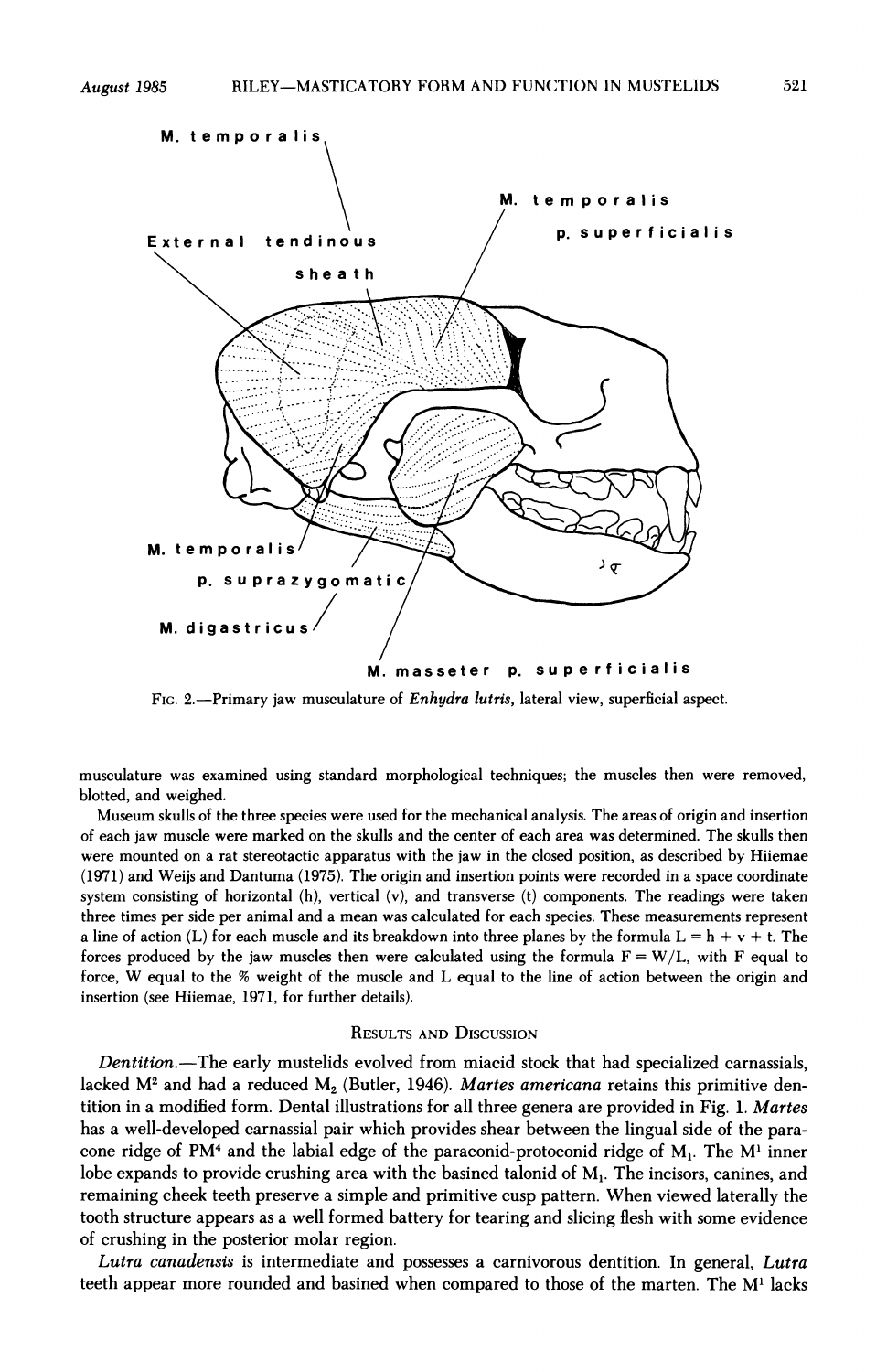**the hourglass shape characteristic of most mustelids and has a widened protocone and endostyle which adds a significant crushing area to the tooth. The carnassials have a slicing component as in Martes, although there are some differences. The protocone and endostyle of PM4 is expanded**  to provide a crushing plate against the paraconid of  $M_1$ . Additionally, the talonid of  $M_1$  is relatively larger than in Martes and has a fairly smooth surface for crushing against M<sup>1</sup> proto**cone, which also provides a shearing action against the posterior surface of the metaconid of**   $M_1$ . The  $M_2$  has an even rounder, smoother surface than is seen in *Martes*, and the remaining **cheek teeth also have a more rounded appearance and are crowded in the jaw. The upper premolars are closely spaced, PI is squeezed between C' and P2. The lower teeth also are crowded; P, is lacking.** 

**Enhydra lutris exhibits extreme modifications for a crushing diet; PM4 and M1 lack shearing**  surfaces and are broad and flat.  $M<sup>1</sup>$  is the largest tooth; it provides a crushing plate against  $M<sub>1</sub>$ **and M2. M, lacks shearing potential and is a broad, smooth tooth. The remaining cheek teeth**  also are rounded and the anterior-most premolars are reduced; P<sup>1</sup> is lacking. The development **of the crushing component in Enhydra has been achieved through the specialization of M1 and M, (Butler, 1946). The protocone of M1 expands with an accompanying increase in the posterior lingual cingulum. PM4 loses its shear and adds lingual crush through the expansion of the protocone and the addition of a metaconule. When viewed laterally, the dentition of the sea otter appears as a sturdy crushing battery with some ability for puncture, but without shearing surfaces.** 

**Cranial morphology.-The skull and mandible of Martes are recognizably mustelid in shape. The rostrum is typically long and the zygomatic arches are thin and curve dorsally and medially. The auditory bullae are inflated and extend to or slightly below the level of the tooth row. A ventral view illustrates a thin, straight row of teeth bordering the hard palate, which extends beyond the dentition and terminates in a short unpronounced pterygoid process. The cranium is smooth except for a slight lambdoidal crest. The mastoid processes are barely visible from the dorsal view and the postorbital processes are slight. The mandible has a typical carnivore form with an expanded coronoid process, distinct angular process, and a temporal-mandibular joint (TMJ) formed by a transverse, elongate mandibular condyle that fits into a trough-like glenoid fossa (Scapino, 1976).** 

**The cranium of Lutra differs in several ways from that of Martes. The otter skull is roughly two times larger, has a relatively shorter rostrum and a relatively wider posterior cranium. The post orbital process is more pronounced and the lambdoidal crest continues from one mastoid process to the other. The auditory bulla are less inflated, the dorsal and medial arch of the thickened zygomatic arch has a slight depression and the pterygoid is flanged. A ventral view illustrates a widening of the cheek teeth and a crowding of the anterior premolars.** 

**The sea otter skull is roughly twice the length of Lutra and generally appears more massive and sturdy. The mandible continues the trend of deepening and thickening the ramus. The coronoid process has a notable posterior-medial tilt, whereas the angular process has a dorsal tilt. The skull has a relatively short rostrum. The cranium is not as smooth as was noted for Lutra and Martes, because of the development of a sagittal crest that extends to the extensively widened and laterally flared mastoid processes. The auditory bulla are greatly inflated and the pterygoid flange is highly pronounced. The zygomatic arch appears thick and sturdy and the ventral view illustrates an even greater widening of the cheek teeth and crowding of the anterior molars.** 

**Jaw musculature.-The three genera examined have a consistent pattern of primary jaw muscle morphology with only slight alterations. The primary jaw muscles of Enhydra are illustrated in Fig. 2. Table 1 presents the jaw muscle weights for the three genera, examined as percentages. Martes jaw musculature exhibits a fairly generalized carnivore plan. Descriptions of the marten jaw musculature are based on Windle and Parsons (1897), Hall (1926), and Poliakova (1974). The temporalis (M. Temporalis) makes up the bulk of the muscle mass and has an anteroventral fiber direction. The muscle originates from the entire temporal fossa, and**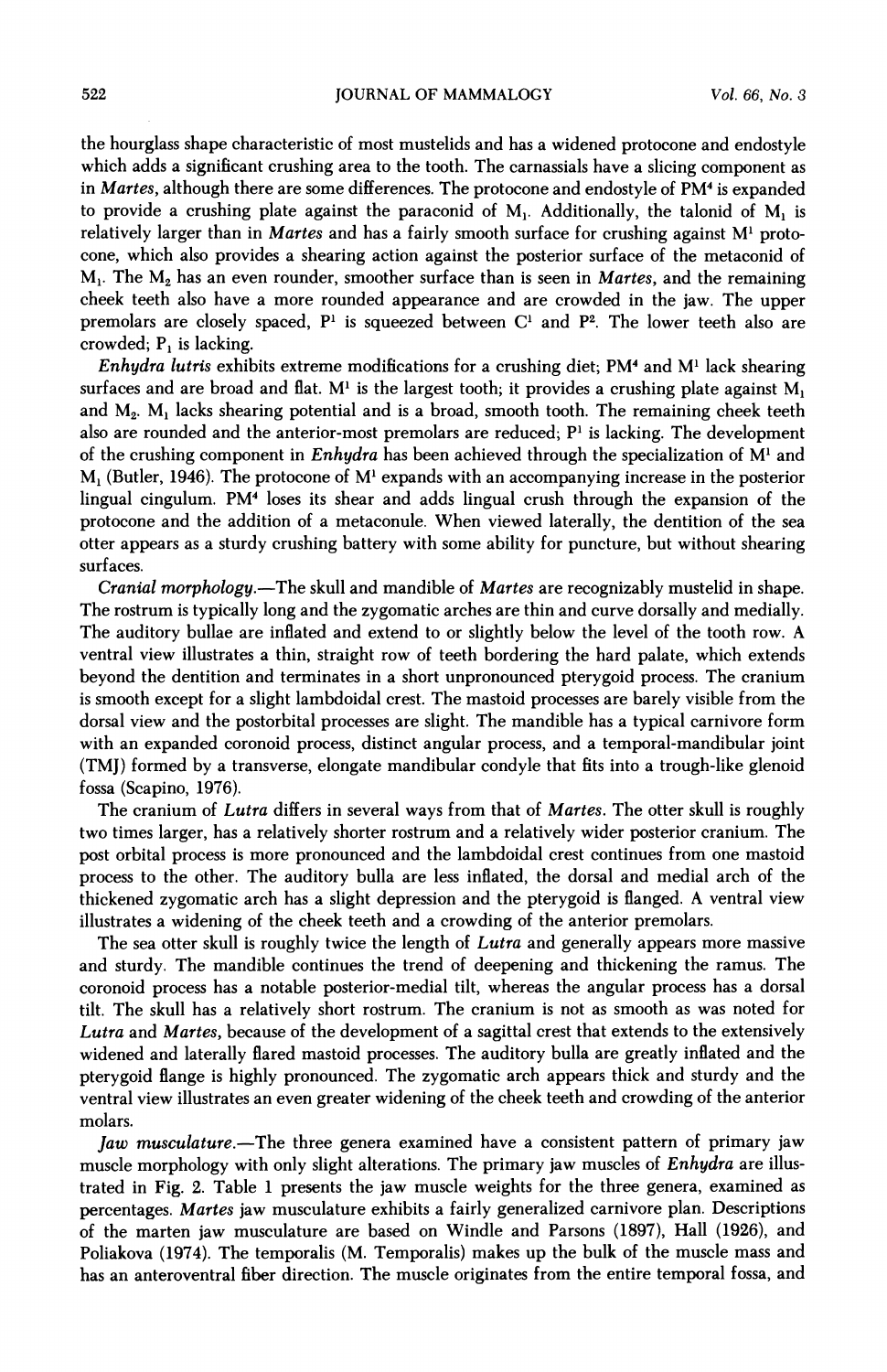| Genus<br>Muscle | Muscle<br>weights | Line of action (cm) |      |      |      |         | Force values (g) |      |      |      | Moment         |
|-----------------|-------------------|---------------------|------|------|------|---------|------------------|------|------|------|----------------|
|                 |                   | н                   | v    | т    | L    | L       | Fh               | Fv   | Fl   | Ft   | $(g \cdot cm)$ |
| Martes          |                   |                     |      |      |      |         |                  |      |      |      |                |
| Temporal        | 68.9              | 13.9                | 15.4 | 6.0  | 21.6 | 466.4   |                  |      |      |      |                |
| Superf. mass.   | 12.7              | 13.8                | 10.4 | 6.4  | 18.4 | 339.6   |                  |      |      |      |                |
| Deep mass.      | 5.2               | 9.0                 | 6.8  | 2.9  | 11.6 | 134.6   |                  |      |      |      |                |
| Digastric       | 86                | 25.6                | 10.7 | 5.6  | 28.3 | 800.9   |                  |      |      |      |                |
| Lutra           |                   |                     |      |      |      |         |                  |      |      |      |                |
| Temporal        | 50.9              | 29.7                | 11.0 | 6.2  | 32.3 | 1,043.3 | 1.51             | 0.54 | 0.31 | 1.58 | 15.8           |
| Superf. mass.   | 10.01             | 33.9                | 16.7 | 3.4  | 37.9 | 1,436.4 | 0.24             | 0.12 | 0.02 | 0.26 | $1.8\,$        |
| Deep mass.      | 11.58             | 0.3                 | 2.0  | 10.3 | 10.5 | 110.3   | 0.03             | 0.21 | 1.00 | 1.10 | 12.1           |
| Digastric       | 19.11             | 46.0                | 9.5  | 4.3  | 47.2 | 222.5   | 0.40             | 0.08 | 0.04 | 0.41 | 5.3            |
| Enhydra         |                   |                     |      |      |      |         |                  |      |      |      |                |
| Temporal        | 61.06             | 34.2                | 15.1 | 11.9 | 39.2 | 1,536.6 | 1.36             | 0.60 | 0.47 | 1.60 | 28.8           |
| Superf. mass.   | 10.87             | 23.6                | 21.5 | 9.8  | 33.4 | 1,115.6 | 0.23             | 0.21 | 0.10 | 0.33 | 5.3            |
| Deep mass.      | 7.26              | 2.8                 | 0.2  | 10.4 | 10.8 | 116.6   | 0.18             | 0.01 | 0.65 | 0.67 | 8.7            |
| Diagastric      | 14.98             | 42.4                | 46.7 | 12.8 | 64.8 | 4,147.4 | 0.15             | 0.17 | 0.05 | 0.23 | 4.8            |

**TABLE 1.-Muscle weights (expressed as mean % total of jaw muscles), lines of action, force, moment.** 

**a strong aponeurosis inserts onto the coronoid process. No subdivisions within the muscle are discernable although one author, Poliakova (1974), does distinguish a small superficial piece (Pars Superficialis). When comparing Martes and Lutra, in Lutra, the fibers of the temporalis run more horizontally, the origin extends further anteriorly and ventrally, and the muscle bulges over the caudal edge of the cranium. The muscle insertion extends onto the lateral and anterior edge of the coronoid process via a strong tendinous attachment. Enhydra temporal muscle does not extend posteriorly to the same degree as in Lutra, but it does have a larger posterior-ventral portion that covers the expanded mastoid process with horizontally oriented fibers. The Pars Superficialis, although still vestigial, is more pronounced in Enhydra.** 

**Martes masseter muscle (M. Massetericus) is divided into a superficial, medial and deep portion by Hall (1926) based on fiber direction but only into a superficial and deep portion by Poliakova (1974) and Windle and Parsons (1897). My observations on the closely related Martes pennanti also reveal that only two divisions are distinguishable. The superficial portion originates on the anterior half of the zygomatic arch and inserts on the angle of the lower jaw. The deep portion takes its origin on the posterior half of the zygomatic arch and has an insertion that fills the masseteric fossa of the lower jaw.** 

**The superficial masseter of Lutra has an area of origin concentrated more anteriorly and an insertion that extends anteriorly, ventral to the deep portion. The deep masseter shows some evidence for a slight differentiation of a medial portion but the extensive fusion in the dorsal half of the muscle precludes the separation of medial and deep as has often been done (Fisher, 1942; Hall, 1926).** 

**When Enhydra is compared to Lutra, the superficial masseter appears similar although the fibers take a less horizontally oriented angle, the tendinous insertion is more extensive and the distinction between superficial and deep is not as distinct as was noted for Lutra. The deep layer has an anteriorly expanded origin and there is a prominent tendon running from just anterior to the jaw joint anteroventrally three quarters of the way down the muscle.** 

**The digastric muscle (M. Digastricus) consists of two bellies separated by a thin line of tendon. This tendon is superficial and does not functionally divide the muscle into two parts (Scapino, 1976). The digastric arises from the paraoccipital process and runs anteriorly to the posteroventral surface of the mandible.** 

**The Lutra digastric muscle has an expanded area of origin, and the total muscle mass is remarkably large when compared to Martes but the area of insertion is reduced in Lutra when**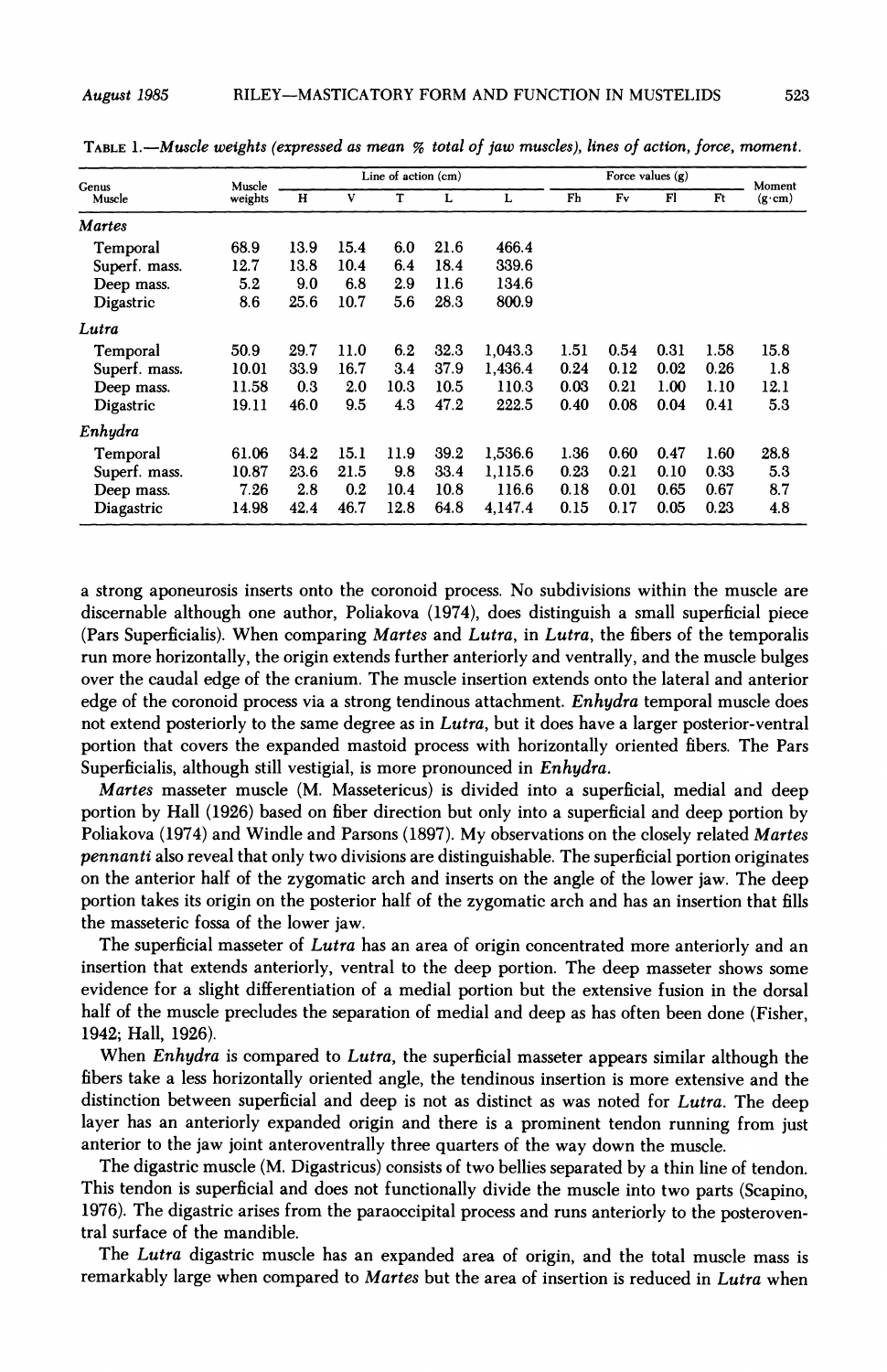**compared to other mustelids (Scapino, 1976). The digastric in Enhydra is a broad, thick muscle that exhibits no tendinous intersection between anterior and posterior bellies, although Scapino (1976) was able to distinguish a feeble line that seemed to be a remnant intersection which did not extend to the middle of the muscle. There are also slightly increased origin and insertion areas over that found in Lutra.** 

**The pterygoid musculature is divided into medial (Pars Medialis) and lateral (Pars lateralis) components by Windle and Parsons (1897) although not by Hall (1926) or Poliakova (1974). Several authors note that these muscles are difficult to separate. My observations on M. pennanti reveal a condition as seen in dogs and bears, with a broad medial component originating on the alisphenoid bone just dorsal to the pterygoid bone and inserting on the medial surface of the mandible just ventral to the TMJ and a thin, tendinous lateral one which originates from the dorsolateral surface of the pterygoid hamulus and onto the lateral palatine bone and inserts on the posterior-medial edge of the angle, ventral to the Pars Lateralis. The lateral portion is very similar in Lutra although the insertion is slightly more anterior. It is an extremely small muscle and was hard to remove cleanly for weighing purposes. For Enhydra the lateral pterygoid appears very similar to Lutra.** 

**The medial portion in Lutra has an extended area of origin along the pterygoid to the tip of the pterygoid flange. The medial portion in Enhydra is similar to Lutra although in Enhydra the separation between the Pars Lateralis and Pars Medialis is less clear and the area of origin appears more concentrated.** 

*Jaw mechanics.***—A simplified vector analysis of primary jaw muscles was undertaken using the approach described by Hiiemae (1971) and modified by Weijs and Dantuma (1975). As muscle weights for Martes americana were not available, the vector analysis presented by Smith and Savage (1956) was used as a baseline for comparison with Lutra and Enhydra. The medial and lateral pterygoids were excluded from the force analysis because I was unable to weigh the pterygoid muscles separately in Enhydra and because the stereotactic apparatus could not be used to measure pterygoid lines of action.** 

**In the vector analysis of Martes jaw muscles produced by Smith and Savage (1956) they noted the following general characteristics of carnivore jaw lever systems. The temporal muscle is the largest muscle and has the largest moment, the pterygoids are weakly developed as adductors but function well in aligning the scissor-like carnassial blades. The jaw joint is in the form of a hinge, which tends to restrict movement to primarily the sagittal plane although there is enough lateral movement so both sides do not cut simultaneously. The tooth row is level with the TMJ. Pressure applied at the carnassials is diverted along the zygomatic arch because the carnassials are towards the back of the skull, under the buttressing of the zygomatic arch.** 

**Table 1 presents the numerical results of the mechanical analysis and Fig. 3 illustrates the superficial masseter lines of action and forces for Enhydra. The temporal muscle in Martes exhibits what would be expected for a typical carnivore. The longest lines of action are in the vertical (43%) and horizontal (39%) planes, which produce a strong posterodorsal line of action. This line of action would result in a biting force being produced at the canines or the carnassials or both. In Lutra the horizontal component of the line of action is greater (63%), which might reflect the extensive muscular component overhanging the occipital ridge and having a nearly horizontal fiber direction. The largest component of temporal force is in the horizontal plane (1.5), which contributes 64% of the total temporal force. The moment of this muscle is 15.8 cmg, which makes it by far the most effective jaw adductor in Lutra.** 

**Enhydra has an extensive horizontal component (56%), possibly reflecting the expansion of the mastoid ridge which increases the area of origin for the horizontally oriented portion of this muscle. The forces exhibited by Enhydra are comparable to those of Lutra, with the horizontal component contributing 57% of the total temporal force. The main difference between the two genera is the increase in the temporal moment to 28.8. This might reflect an increased force being produced at the canines or cheek teeth, or both, and also might be an effect of the larger size of the animal.**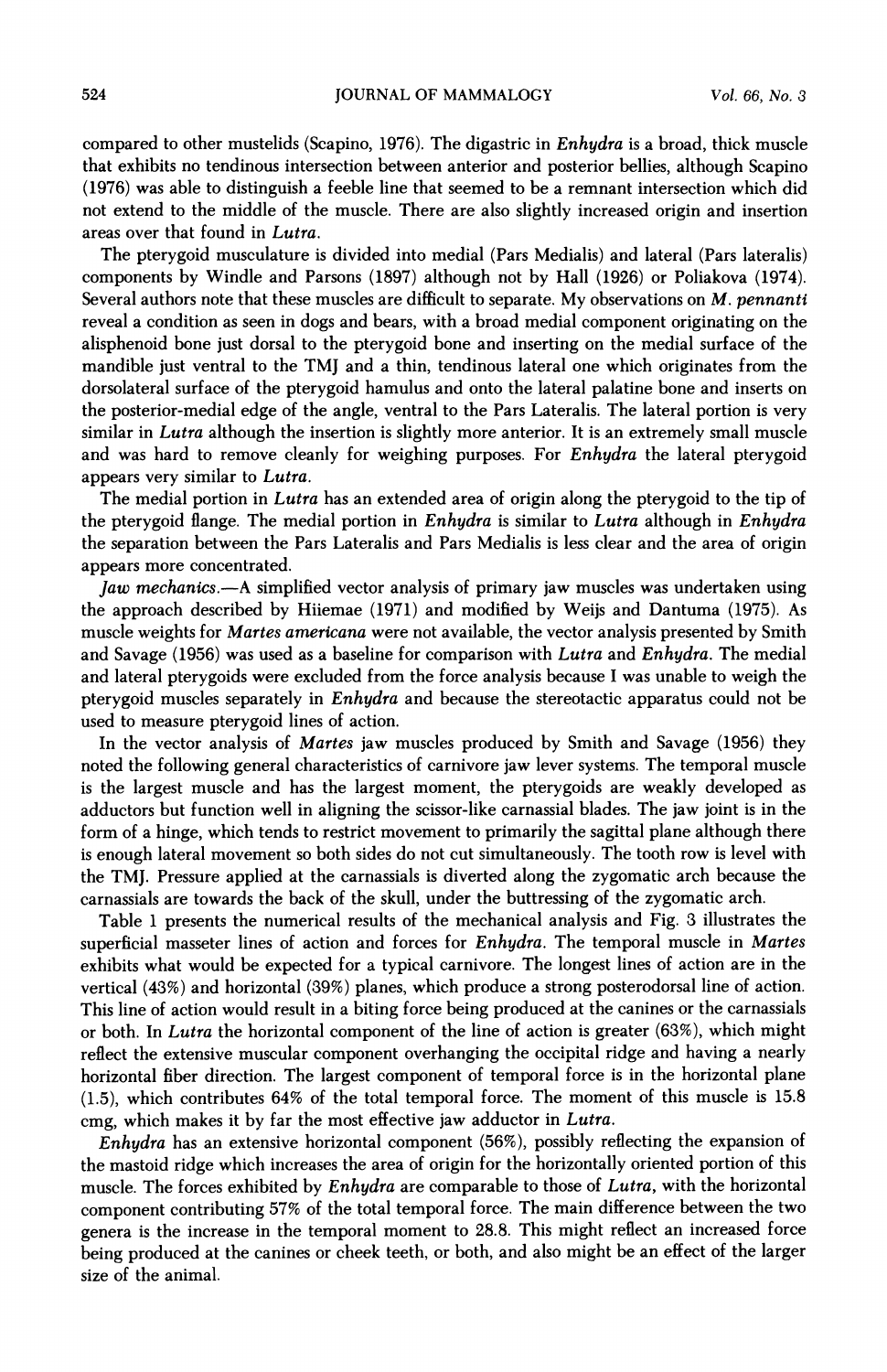

FIG. 3.-Forces and components of superficial masseter line of action in *Enhydra lutris* (line of action as **percent of total:**  $v = 39.2$ ,  $h = 42.9$ ,  $t = 18.0$ ; force in g:  $v = 1.1$ ,  $h = 1.2$ ,  $t = 0.5$ ).

**The superficial masseter of Martes shows a fairly even division between the anteriorly directed horizontal (45%) and the vertical (34%) lines of action with a considerable medially-directed component (21%). This muscle exhibits lines of action suggesting that it acts as a couple with the temporalis to produce force at the carnassials with little resistance at the TMJ.** 

**In Lutra the horizontal component of the line of action predominates (63%) and the transverse component contributes much less (6%). The total muscle force (0.26) and the moment (1.8) reflect the weak nature of this muscle when compared to the temporal.** 

**Enhydra illustrates a situation more comparable to Martes than to Lutra. The force analysis indicates an even division of pull between the vertical and horizontal directions. This would create a slightly stronger anterodorsal force delivered in conjunction with the temporal force at the carnassials than was noted for Lutra. Whether this implies added resistance to torque created at the TMJ or more power at the molars, or both, is uncertain. The medially-directed force (0.1) represents 26.7% of the total jaw force, an increase over that in Lutra, which could be associated with either the aligning of the teeth as described for Martes or perhaps some other function associated with lateral grinding at the molars. The moment of the muscle (5.3), is the smallest component of adductor strength in Enhydra, but still is substantially greater than that observed in Lutra.** 

**The deep masseter in Martes is the smallest of the three main jaw adductors. It has both a**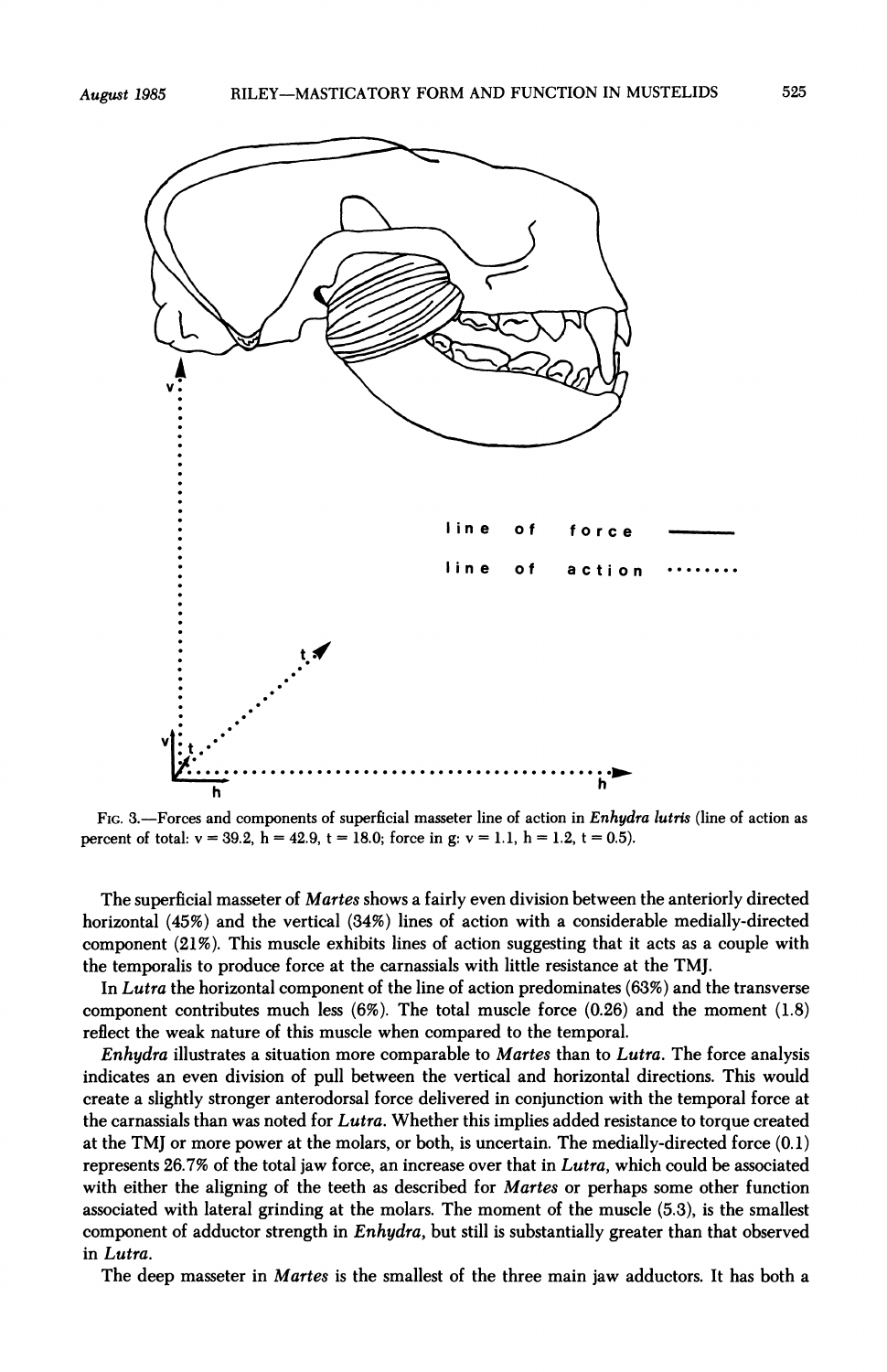**substantial horizontal (50%) and vertical (36%) line of action, and its transverse component (16%) is directed laterally. This muscle has not been analyzed in the literature but might be important to produce vertical force at the carnassials. The lateral component also might play a role in opposing the medial pull exerted by the temporal and superficial masseter and thereby might decrease the torque produced at the TMJ when these muscles contract simultaneously.** 

**Lutra exhibits a more extensive transverse component (82%) in its deep masseter, which might be associated with the lack of medial curvature of the zygomatic arch. This muscle with such a dominant transverse component could effect carnassial biting as was postulated above for Martes. The force (1.10) exerted by the muscle is substantial, the transverse component is 81.8% of the total force produced. The deep masseter opposes the medial pull of the temporal and superficial masseter and also could produce vertical pull on the coronoid, in turn delivering force at the cheek teeth. The moment of this muscle (12.1) rivals that of the temporalis and its force should not be underestimated due to its relatively small size. Although its mass is quite close to that of the superficial masseter, its lever arm is longer and when coupled with a larger force it has a substantially increased ability to provide rotation at the TMJ.** 

**In Enhydra the deep masseter is similar. The transverse line of action (78%) is substantially longer than the horizontal (21%) or the vertical (1%). These latter two have switched in their relative percentages from Lutra to Enhydra. The coronoid expands dorsally in Enhydra so that the center of the deep masseter insertion also is more dorsal; this might explain the decrease in the vertical component. The force provided by the muscle is primarily in the transverse plane (77.4%) and the moment (8.7) makes this muscle the second strongest jaw adductor in Enhydra.** 

**The digastric is the primary jaw abductor in mammals. In Martes this muscle has a pronounced horizontal (61%) and vertical (26%) line of action. The transverse component (13%) is minor. In Lutra the lines of action are roughly comparable. The force supplied (0.41) is primarily in the horizontal plane and the moment is moderate (5.3). Enhydra has a tremendous increase in the vertical component (15%). The force delivered is roughly half that reported for the river otter and the major forces are applied in the vertical and horizontal directions in almost equal proportions.** 

Evolutionary and functional considerations.—Modern morphological techniques of record**ing jaw movement have provided data that establish a basic chewing cycle (Hiiemae, 1978). These data can be presented in the form of a loop, which shows the path through which a point on the lower jaw moves relative to a reference point in the skull. When loops of different mammals are compared a consistent pattern is evident with slight modifications among shearing, gnawing, and grinding classes. Within each major class, slight modifications have been demonstrated among the relatively few species examined thus far. Hiiemae (1978) attributes this variation in form of cycle to slight shifts in balance between pairs of muscles. In other words, there might be an adaptive response tending to enlarge one or other of the muscle vectors by alterations in their mass or fiber orientation or both. This would tend to produce slight changes in the chewing cycle without a major reorganization of the basic muscle plan.** 

**A basic pattern of jaw movement apparently evolved with carnassial teeth. This carnivore chewing cycle seems to have been retained by the different groups within the Carnivora with only slight shifts in balance between pairs of muscles. These slight modifications in muscle capabilities combined with more extensive alterations in dentition appear to be associated with the variety of dietary specializations observed.** 

**By focusing on these mustelids I was able to examine the jaw morphology of three closely related species which are ecologically divergent. The most striking differences in jaw morphology are those associated with the dentition, with the cheek teeth showing modification toward grinding. These differences primarily reflect a decrease in carnassial specialization, which in**volves a loss of all shearing surfaces, an increase in  $M^1/M_1$  grinding components, a decrease in **number of teeth, a crowding of the anterior premolars and incisors, and a shift from a shearing**   $PM^4/M_1$  to a crushing  $M^1/M_1$ . Among all the morphological characters examined, the dentition **is most clearly relatable to the dietary differences.**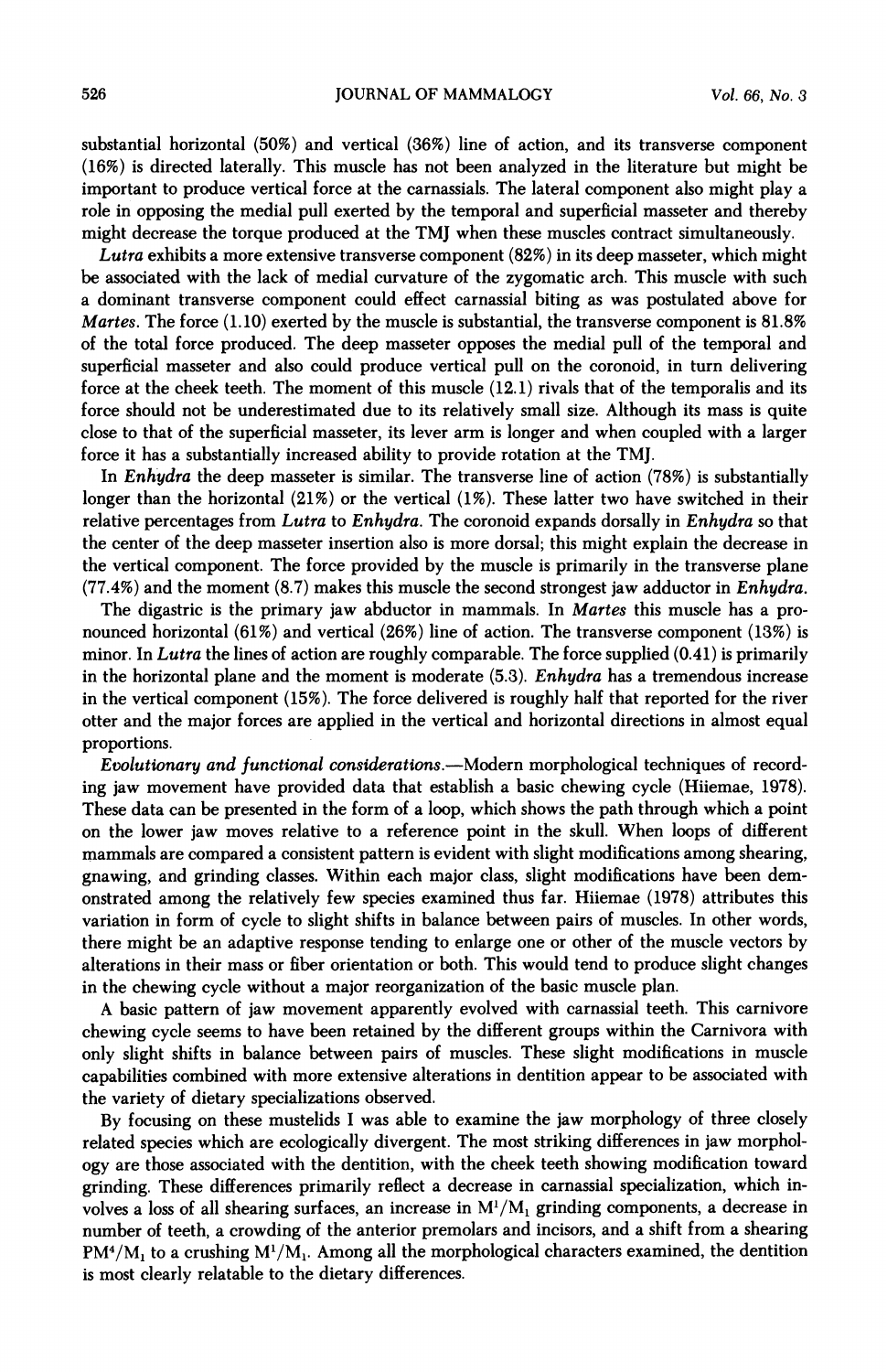**The skulls also exhibit modifications that could be associated with the different diets of the animals. The most obvious of these are: 1) the increased width and depth of the mandibular ramus, which almost certainly reflects the need to resist strain along the jaw when crushing; 2) the thicker, expanded border of the zygomatic arch, which might also absorb strain imposed by the grinding molars situated directly ventral to it; and 3) the increased massiveness of the skulls, which could be involved in absorbing strain and providing larger, stronger areas for muscle attachment.** 

**In contrast to the modifications observed in the dentition and skull, the jaw musculature of the three species examined is surprisingly conservative. Aside from the differences noted in the relative weights of the muscles and fiber orientation, the general carnivore plan has been retained. It then follows that the mechanics of the jaw apparatus might be fairly conservative and although there are some interesting differences reported in the series, on the whole the mechanics of Enhydra did not differ substantially from that of Martes. The basic plan of carnivore mechanics has been retained with only minor alterations and the analysis of Smith and Savage (1956) is confirmed by the present work.** 

**Although the method of mechanical analysis employed has several limitations, it was able to provide a good summary of the general movements of each muscle at jaw closure. The temporalis is shown to serve primarily in elevation, retraction, and medial translation of the mandible. The superficial masseter is involved in protraction, elevation, and medial translation and the deep masseter is primarily responsible for elevation and lateral translation. The digastric serves in depression and retrussion of the jaw and perhaps also in tensing the floor of the mouth.** 

**Given the set of complex jaw movements available, it is not surprising that evolution has altered vectors of some of the preexisting muscles (or muscle parts) to affect new jaw movements rather than altering the basic muscle plan. Major changes could be accomplished by either increasing or decreasing muscle mass or by changing fiber direction. This could result in slight changes in movement capabilities.** 

#### **ACKNOWLEDGMENTS**

**I thank D. J. Klingener and S. H. Orzack for critically reading earlier versions of this manuscript, E. T. Hooper, U.S. Fish and Wildlife Service, and G. Jones, Northeastern University, for providing specimens of Lutra canadensis and Enhydra lutris and D. J. Klingener, J. W. Winn, M. C. Coombs and L. R. Godfrey for their helpful discussions and constructive comments throughout the study. The present paper represents a revision of a masters thesis submitted to the Department of Zoology, University of Massachusetts.** 

#### **LITERATURE CITED**

- **BUTLER, P. M. 1946. The evolution of carnassial dentition in mammals. Proc. Zool. Soc. Lond., 116: 198-220.**
- **COLBERT, E. 1935. Siwalik mammals in the American Museum of Natural History. Trans. Amer. Phil. Soc., 26:10401.**
- **EWER, R. F. 1973. The carnivores. Cornell Univ. Press., Ithaca, N.Y., 494 pp.**
- **FISHER, E. M. 1942. The osteology and myology of the California River Otter. Stanford Univ. Press., Stanford, Calif., i-vi, 1-66 pp.**
- **HALL, E. R. 1926. The muscular anatomy of three mustelid mammals, Mephitis, Spilogale, and Martes. Univ. California Publ. Zool., 30:7-38.**
- **HIIEMAE, K. M. 1971. The structure and function of the jaw muscles in the rat (Rattus norvegicus L.) III. The mechanics of the muscles. Zool. J. Linn. Soc., 50:111-132.** 
	- **. 1978. Mammalian mastication: A review of the activity of the jaw muscles and the movements they produce in chewing. Pp. 359-398, in Development, function and evolution of teeth (P.**

**M. Butler and K. A. Joysey, eds.). Academic Press, N.Y.** 

- **HUNT, R. M. 1974. The auditory bulla in Carnivora: an anatomical basis for reappraisal of carnivore evolution. J. Morphol., 143:21-76.**
- **KENYON, K. (ED.) 1975. The sea otter in the eastern Pacific Ocean. Dover Publ. Co., N.Y., 132 pp.**
- **MCCOWEN, I., AND R. H. MACKAY 1950. Food habits of the marten (Martes americana) in the rocky mountain region of Canada. Canadian Field-Nat., 64:100-104.**
- **POLIAKOVA, R. S. 1974. Comparative morphology of the masticatory apparatus in Mustelidae. Trudy Zool. Inst. Lening., 54:99-122.**
- **SAVAGE, R. J. G. 1957. The anatomy of Potamotherium, an Oligocene lutrine. Proc. Zool. Soc. Lond., 129:151-244.**
- **SCAPINO, R. 1975. Enhydra feeding mechanism. Pp. 42, in The sea otter in the eastern Pacific Ocean (Karl Kenyon, ed.). Dover Publ. Co., N.Y., 132 pp.**